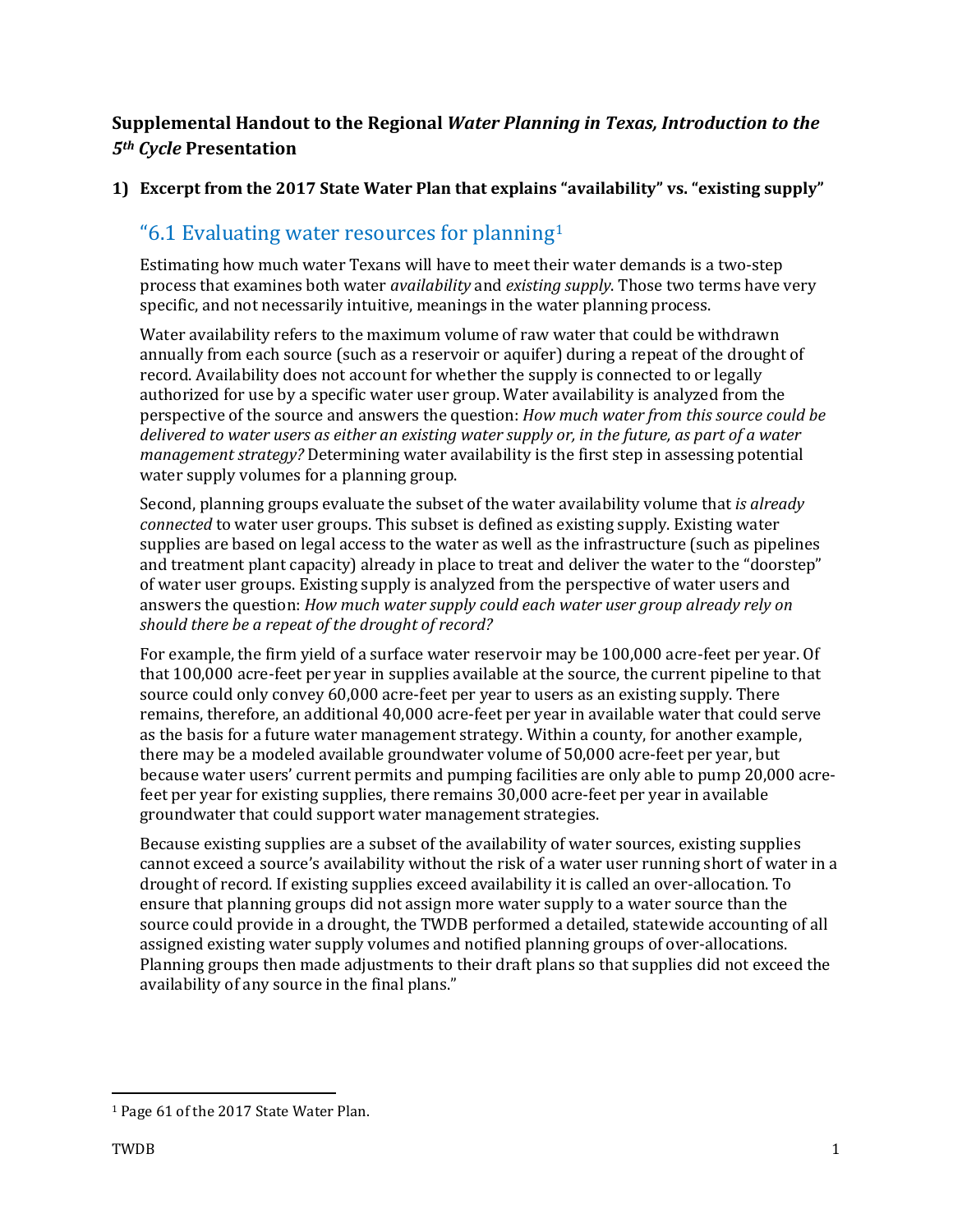## **2) Potentially feasible WMSs required to be considered by planning groups, per Texas Water Code** §**16.053(e)(3) and 31 Texas Administrative Code §357.34(c) include**

- conservation[2](#page-1-0) *[peren[ni](#page-1-1)al demand management]*;
- drought management3 *[temporary demand management]*;
- reuse;
- management of existing water supplies;
- conjunctive use;
- acquisition of available existing water supplies;<br>• development of new water supplies:
- development of new water supplies;
- developing regional water supply facilities or providing regional management of water supply facilities;
- developing large-scale desalination facilities for seawater or brackish groundwater that serve local or regional brackish groundwater production zones identified and designated under TWC §16.060(b)(5);
- developing large-scale desalination facilities for marine seawater that serve local or regional entities;
- voluntary transfer of water within the region using, but not limited to, contracts, water marketing, regional water banks, sales, leases, options, subordination agreements, and financing agreements;
- emergency transfer of water under TWC §11.139;
- interbasin transfers of surface water;
- system optimization;
- reallocation of reservoir storage to new uses;
- enhancements of yields;
- improvements to water quality;
- new surface water supply;
- new groundwater supply
- brush control;
- precipitation enhancement;
- aquifer storage and recovery;
- cancellation of water rights; and
- rainwater harvesting.

 $\overline{\phantom{a}}$ 

<span id="page-1-1"></span><span id="page-1-0"></span><sup>2</sup> RWPGs must consider water conservation practices, including potential applicable best management practices, for each identified water need (31 TAC §357.34(g)(2)). If RWPGs do not adopt a water conservation strategy to meet an identified need, they shall document the reason in the RWP (31 TAC  $\S 357.34(g)(2)(B)$ ). <sup>3</sup> RWPGs shall consider drought management measures for each identified need... If a RWPG does not adopt a drought management strategy for a need it must document the reason in the RWP (31 TAC  $\S 357.34(g)(1)$ ).